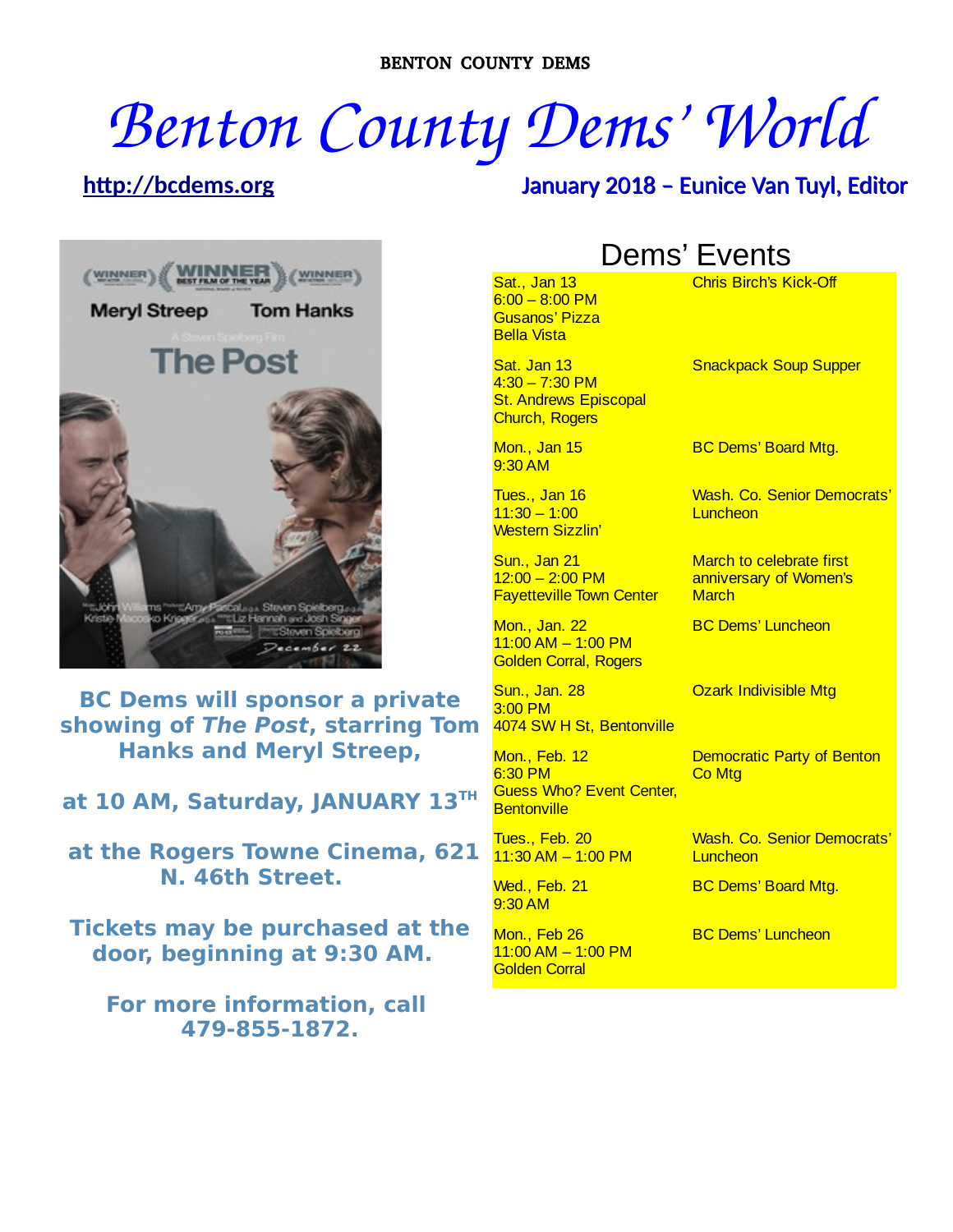## **JANUARY 22 MEETING**

**12:00: Speaker and Business Lunch before, during or after Golden Corral in Rogers at 2605 W. Pleasant Grove Crossing**



Jon Comstock has been an attorney since 1976 and had a private practice for over 15 years, followed by an in-house counsel role at Wal-Mart for 18 years.

He subsequently served as a Circuit Court Judge in Benton County, having been appointed by the Governor to fill a position from which a judge retired early. He currently divides his time between "Comstock Conflict Resolution Services", where he serves as a mediator in a wide variety of disputes; the University of Arkansas, where he is an Adjunct Professor at the School of Law, teaching multiple courses; and is engaged in various *pro bono* efforts in the area of criminal justice. He is an original member of Judicial Equality for Mental Illness (JEMI), which seeks to improve the mental health care provided to the incarcerated, and is a member of the NWA Prison Reentry Coalition. Currently, he is a candidate for Arkansas State Senate District 3.

Jon Comstock joins BCD Program Chair, Suzanne Miltich, to review Deborah Tannen's book "The Argument Culture." In this book, Tannen writes about how the adversarial nature of our society impacts our relationships, ability to solve problems, and public discourse in the press, politics, the law, and education. Tannen's final chapters are used as a platform for looking at how we can move beyond the 'argument culture' to more constructive dialog in our public and private lives and especially conversations related to important issues impacting our lives.

#### **Treasurer's Summary - November 2017**

| <b>Beginning Balance</b>                   | \$4,983.40 |
|--------------------------------------------|------------|
| Income                                     |            |
| <b>Blue Bowls</b>                          | \$61.00    |
| Dues                                       | \$150.00   |
| <b>Other</b>                               | \$2.00     |
| Total                                      | \$213.00   |
| <b>Expenses</b>                            |            |
| Publicity                                  | \$20.00    |
| Misc.                                      | \$54.50    |
| Total                                      | \$74.50    |
| <b>Ending Balance</b>                      | \$5,121.90 |
| <b>Treasurer's Summary - December 2017</b> |            |
| <b>Beginning Balance</b>                   | \$5,121.90 |
| Income                                     |            |
| Donations                                  | \$20.00    |
| Dues                                       | \$160.00   |
| Total                                      | \$180.00   |
| Expenses                                   |            |
| Publicity                                  | \$10.00    |
| Meetings                                   | \$9.63     |
| Total                                      | \$19.63    |
| <b>Ending Balance</b>                      | \$5,282.27 |

#### **Submitted by Joel Ewing, Treasurer**

#### **2018 DUES**

Now is the time to renew your dues for 2018. They are a bargain at \$20.00 per individual or \$30.00 per couple!

Receiving the newsletter via US Mail is an additional \$10.00 per year.

These may be sent to: BC Dems P. O. Box 2258 Bentonville, AR 72712-2258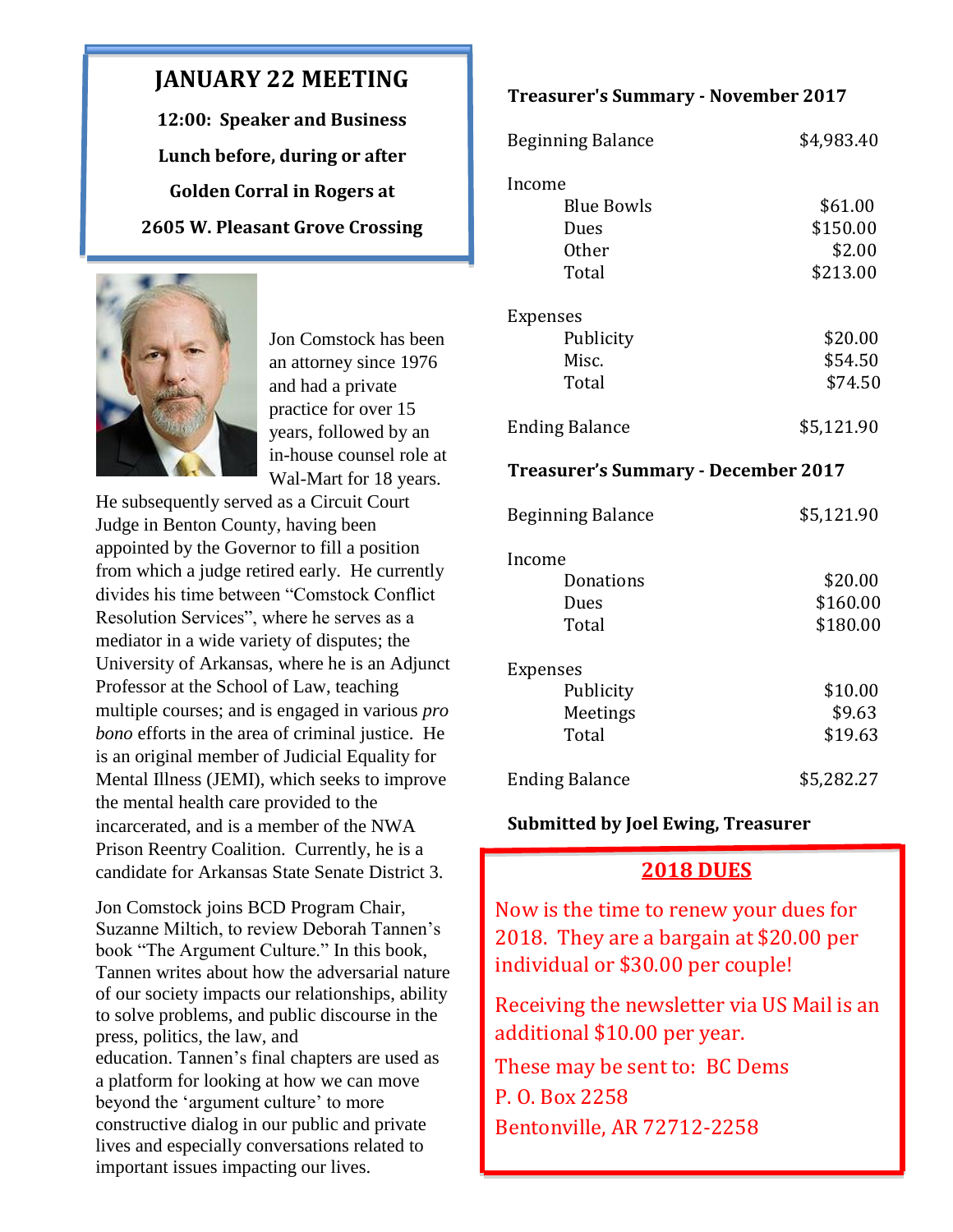#### A MESSAGE FROM OUR PRESIDENT

#### January 2018

*Darkest Hour*, a movie that explores Winston Churchill's early months in power, provides some insights that might be useful to Americans today. While I certainly do not suggest that the problems facing the United States in 2018 are as extreme as those facing Britain in 1940, I think it is important to recognize those that we are facing and apply some of the solutions that Britain applied at that earlier time.

Churchill came to power at a time when the rest of Western Europe was on the brink of falling under Nazi domination. Neither the United States nor the Soviet Union had yet entered the war. Franklin Roosevelt was sympathetic to the British cause, but isolationists still controlled Congress. Soviet dictator Stalin had signed a non-aggression pact with Germany's Hitler in 1939 and honored it until Hitler invaded the Soviet Union in June of 1941. Soon after Churchill became Prime Minister, France, along with the smaller nations such as Belgium and The Netherlands, fell into Nazi hands. All the west of the continent of Europe, except for a few small nations that clung to neutrality, answered to German or Italian conquerors. Britain stood alone.

Churchill was in some ways an unlikely man to become leader of a nation in such desperate straits. In a political career that included 64 years as a Member of Parliament, Churchill switched parties twice, but still served in several cabinet-level posts. Often irascible and sometimes unpredictable, he could be a difficult man to work with. But he had been perhaps the nation's most vocal critic of Prime Minister Chamberlain's policy of appeasement and was someone who could form a coalition government.

There were many real and potential divisions in British society in 1940. Politically, there were three strong parties, Conservative, Liberal, and Labor. Class distinctions were clear and strict. As effects of the Great Depression lingered, wealth was anything but equitably distributed. A clever politician could have used these divisions to his personal advantage. Churchill was a clever politician, but not a demagogue. He used his vast talent and experience for the benefit of the nation and the free world, but not for personal gain.

He worked to unite the country to work for victory. Two powerful tools were his speech-writing skills and his powerful oratory. These messages were not brief, impulsive, or random, but rather carefully crafted, clearly reasoned and persuasive. Unity of purpose was his goal, and, to a very large extent, he achieved it.

The *Darkest Hour* is a solid film that is well worth the time spent. I recommend it.

Richard A. Bland

Heartfelt thanks to Hal Spangenberg for the many years of service he has given this group as Newsletter Editor and Board Member. We extend best wishes to him as he returns to California where he will continue to serve the Democratic Party.

#### **Congratulations**

to member Myra Moran who has been named by our governor to serve on the 2018 Planning Commission and its Density Review Committee.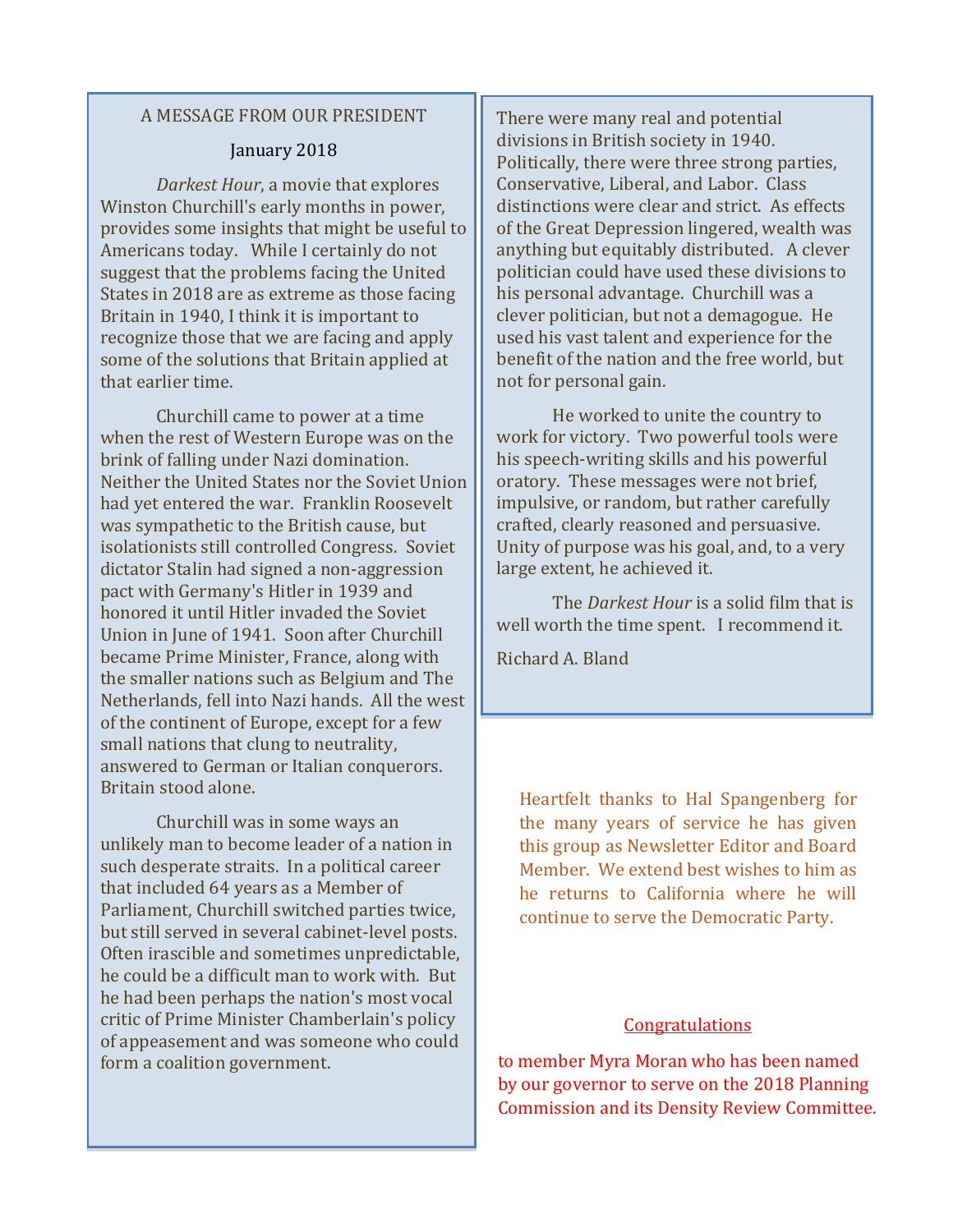#### BENTON COUNTY DEMS November 27 2017 General Meeting Golden Corral, Rogers, AR

President Richard Bland called the meeting to order at 12:00. He welcomed new attendees, guests and visitors. Democratic prospects for the 2018 primary present were Jon Comstock, Senate District 3 (Cecile Bledsoe, incumbent), Chris Birch for Representative District 92 (Hendren), and Celeste Williams, for Representative District 95 (McCollum, incumbent).

Rusty Mastricola led us in the pledge of allegiance.

David Cauldwell introduced speaker Aaron Cash, who spoke on concerns of immigrants in Northwest Arkansas in view of the ruling that deferred action on undeclared and childhood arrivals lacking legal documentation could end March 5, 2018. The deportation of 5% of NWA population could have signification negative effects on the economy in the region. The Herrera Law Associates of Rogers is working with many of those seeking waivers from the ruling.

The minutes and treasurer's reports for the October meetings were approved unanimously.

President Richard Bland reviewed the slate of officers for 2018 as presented by the nominating committee in October. They are Richard Bland, President, Suzanne Miltich, Vice President, Diana Kolman, Recording Secretary and David Cauldwell, Treasurer. No additional nominations were made from the floor. The membership present voted to elect the slate of officers nominated.

President Bland announced Board changes as follows: Joel Ewing, Social Media Chair, Betty Cauldwell, Reservations Chair, Jeri Cooper, Corresponding Secretary, and Gaye Bland, Membership Chair. Lauren Galle will continue to serve with Joel on the Social Media Committee. A special thanks to Rusty Mastricola was given for her many years of handling reservations.

The (DPBC) Democratic Party of Benton County will hold their monthly business meeting, Monday, Jan. 8. Social hour begins at 6:30 p.m. followed by the regular meeting at 7:00 p.m. The meeting is held at Guess Who? Event room, 214 SE Walton Blvd. Bentonville, AR.

Bill Beck announced the possible movie fundraiser, "The Post" starring Tom Hanks and Meryl Streep in January. Tentatively scheduled for Sat. Jan. 13 at 10:00 a.m. at the Rogers Malco Town Center. Tickets go on sale at 9:30 a.m. for a \$15.00 donation.

President Bland reminded everyone to renew membership now for 2018.

Betty Cauldwell, Eunice Van Tuyl, and Diana Kolman have volunteered to jointly chair the proposed Bean Dinner project and are in the process of finding a speaker and venue.

Richard announced that he has electronic copies of the "Benton County Guide to Elected Offices" for anyone interested in running for a political office.

Celeste Williams, who is running for District 95 legislative seat will have a formal kick-off Thursday, November 30, 6:00 p.m. at Las Fajitas in Bella Vista. Jon Comstock held his kickoff for State Senate District 3 on November 18.

In addition to the movie fundraiser on Jan. 13 for the BC Dems', Thurman Metcalf has sent notice for the Annual Soup Supper to support area school kids' snackpacks. It will be held at St Andrews Episcopal Church, 824 W. Oak. St. Rogers, on Monday, Jan. 15 from 4:30 – 6:30 p.m. This project is supported by Democrats in Benton County.

Richard reminded everyone to send requests for cards for the rest of this month to Suzanne Miltich. After January 1 requests will be sent to Jeri Cooper. Also, blue bowl donations go to our treasurer, and tips for the server may be left on the table

Submitted by Temp. Secretary Suzanne Jessup. Corrrections made by Betty Cauldwell